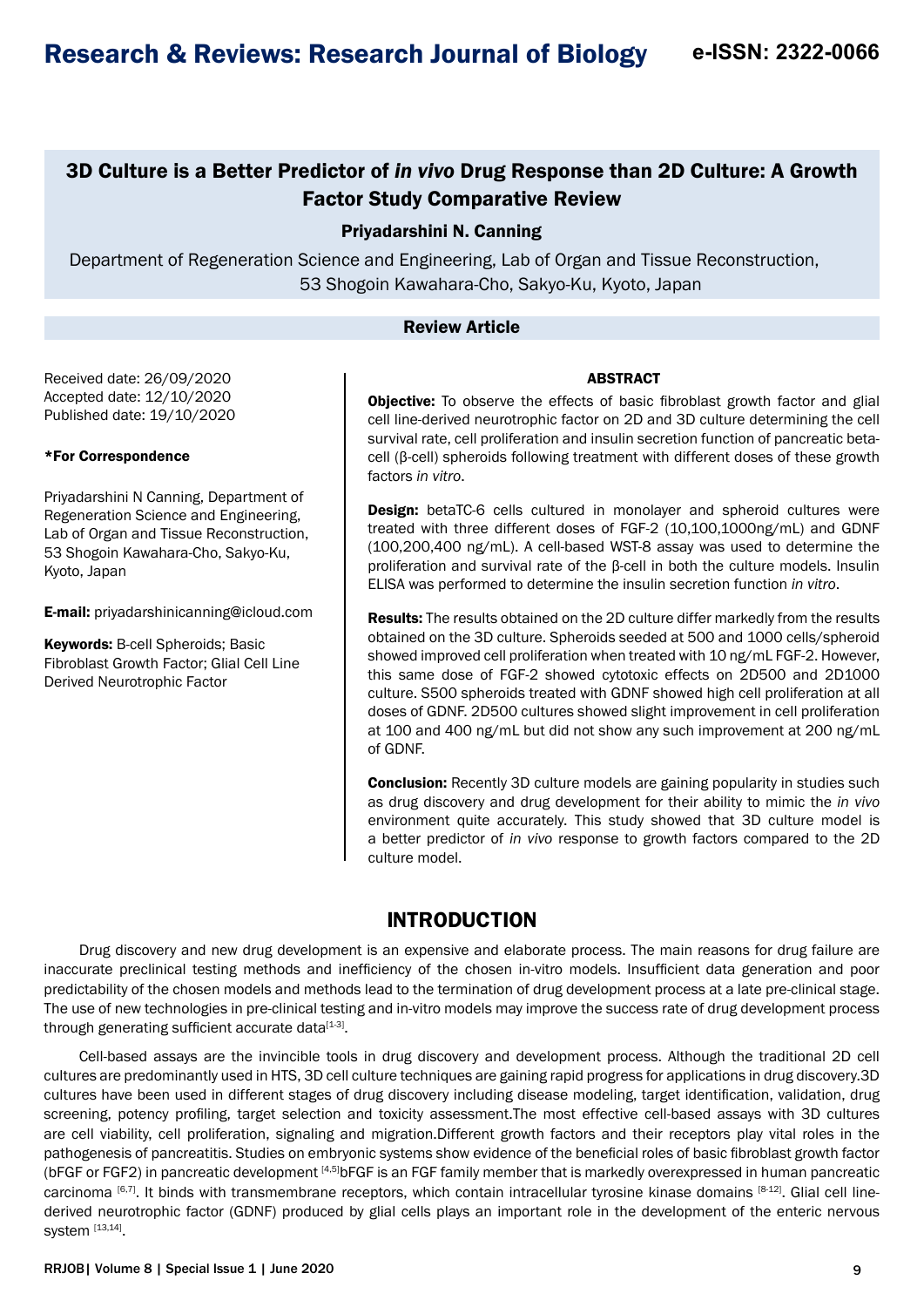Pancreatic cells share several biological characteristics with neuronal cells, including the expression of neuronal transcription factors [14-16] Several studies link GDNF to the survival of β-cells and the maintenance of their function. Increased expression of GDNF has been reported in the vicinity of pancreatic β-cells following islet injury, suggesting the involvement of GDNF in the survival and repair of islets [17-21]. Most studies on cell and tissue regulation have relied on the analysis of cells grown in two-dimensional (2D) cell-culture models, which fail to reconstitute the *in vivo* cellular microenvironment; these 2D cultures commonly do not maintain their differentiated functions <a>[22]</a>. To fully understand the formation and function of tissues, as well as their pathophysiology, it is crucial to study how cells and tissues behave as parts of whole living organs composed of multiple, tightly opposed tissue types that are highly dynamic and variable in terms of their three-dimensional (3D) structure, mechanical properties, and biochemical microenvironment. Although the development of one standard, simplified, *in vitro* 3D model suitable for biological and pathological investigations and drug discovery may not yet be feasible, standardized models for individual tissues or organs are a possibility <sup>[20-24]</sup>. The aim of the present study was to investigate the effects of bFGF and GDNF on the cell survival rate%, proliferation, and insulin secretion function of pancreatic β-cells *in vitro*, comparing the results obtained from the monolayer (2D) culture model with 3D culture model. This study also brings out the efficiency of the 3D culture model in accurately predicting the *in vivo* response to growth factors.

# **MATERIALS AND METHODS**

### Preparation of cell culture

The β-TC-6 cell line was purchased from the American Type Culture Collection (ATCC). The ATCC protocol was followed for initiating fresh culture on treated tissue culture dishes  $(100 \times 20 \text{ mm})$ ; Corning, USA). The cells were cultured in Dulbecco's modified Eagle's medium (DMEM, high glucose; Wako, Lot TWF 7025) supplemented with 15% foetal bovine serum (Gibco by Life Technologies, Lot 1927414), 1% glutaMAX-I (100X; Gibco), 1% sodium pyruvate (100X; Gibco), and 1% antibiotics (100X; Gibco, Lot 1924801), hereafter referred to as 'supplemented DMEM'. The cultures were maintained in a humidified incubator at 37°C in 5% CO<sub>2</sub>. The medium was changed every 2 days. When the cells reached 80%-90% confluence, sub-culturing was performed.

### Preparation of spheroids

When the cells reached 80%–90% confluence (Figure 1). The number of live cells was counted with a haemocytometer. According to the formula explained under 'appendix,' the volume of cell suspension needed for making spheroids (S500, S1000, S2000, and S4000) was prepared. To obtain the spheroids of different sizes, 500, 1000, 2000, and 4000 cells were seeded per pore of the 96 MP devices, for S500, S1000, S2000, and S4000, respectively. Then, the cells were seeded in 96 MP devices as shown in Figures 2-5 and placed in 96-well plates (Falcon,Tissue culture-treated, flat bottom, low-evaporation lid) for obtaining 3D culture samples according to the plate design depicted in Figure 6. After seeding, the 96-well plates were placed on a double shaker at 100-120 rpm for 10 min. The plates were then maintained in a humidified incubator at 37°C in 5% CO<sub>2</sub>. Three days after seeding the cells, spheroids with the desired cell numbers were obtained.

## Basic FGF treated samples

S500 0=spheroids made from 500 cells per spheroid seeding and no basic FGF was added.

S500 10=S500 treated with 10 ng/ml basic FGF.

S500 100=S500 treated with 100 ng/ml basic FGF.

S500 1000=S500 treated with 1000 ng/ml basic FGF.

2D500 0=500 cells seeded to form a monolayer culture and no basic FGF was added.

2D500 10=2D500 treated with 10 ng/ml basic FGF.

2D500 100=2D500 treated with 100 ng/ml basic FGF.

2D500 1000=2D500 treated with 1000 ng/ml basic FGF.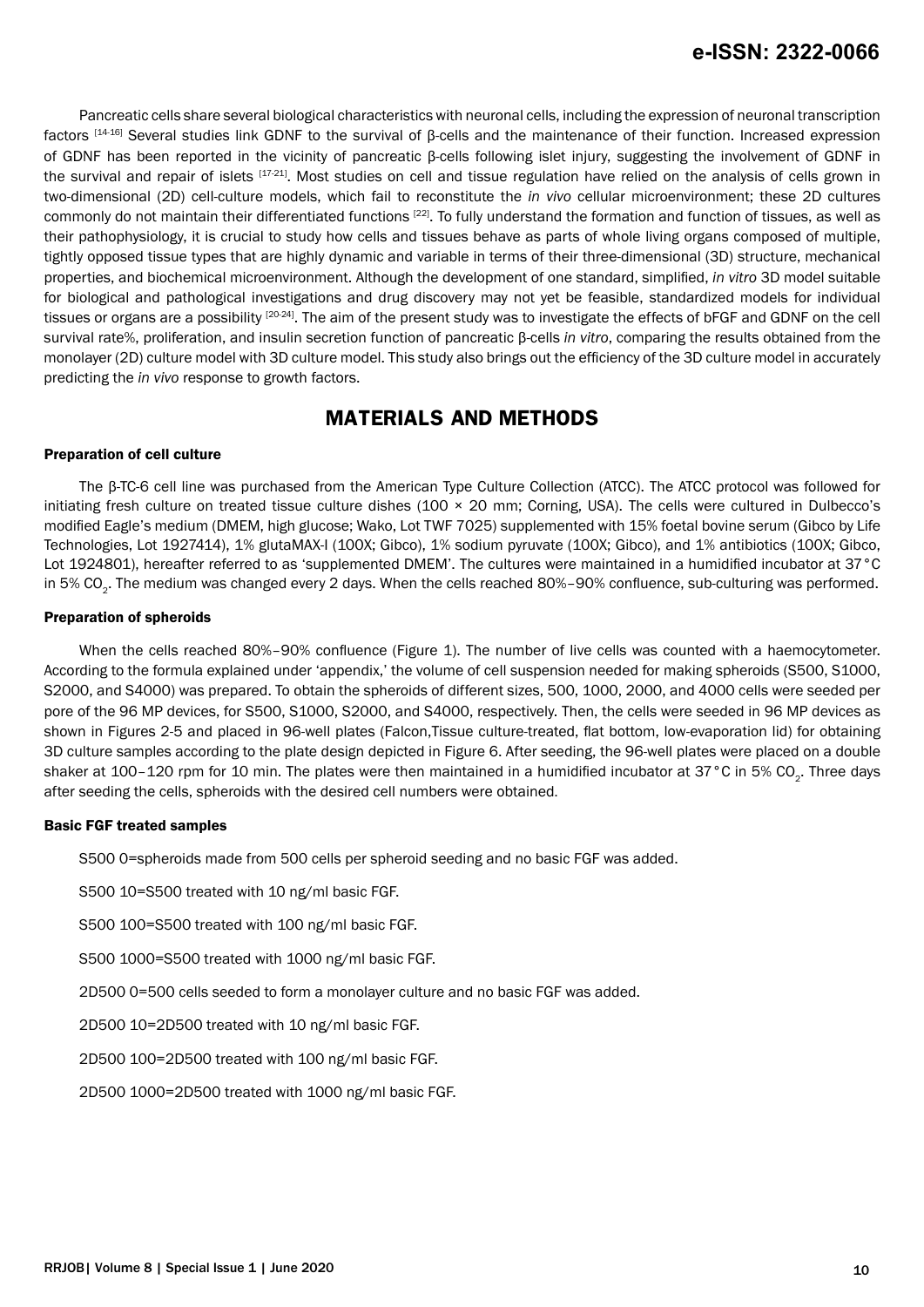









>3.5 Values are not included in the graph, shown as blank.

Figure 3. Basic FGF treated samples.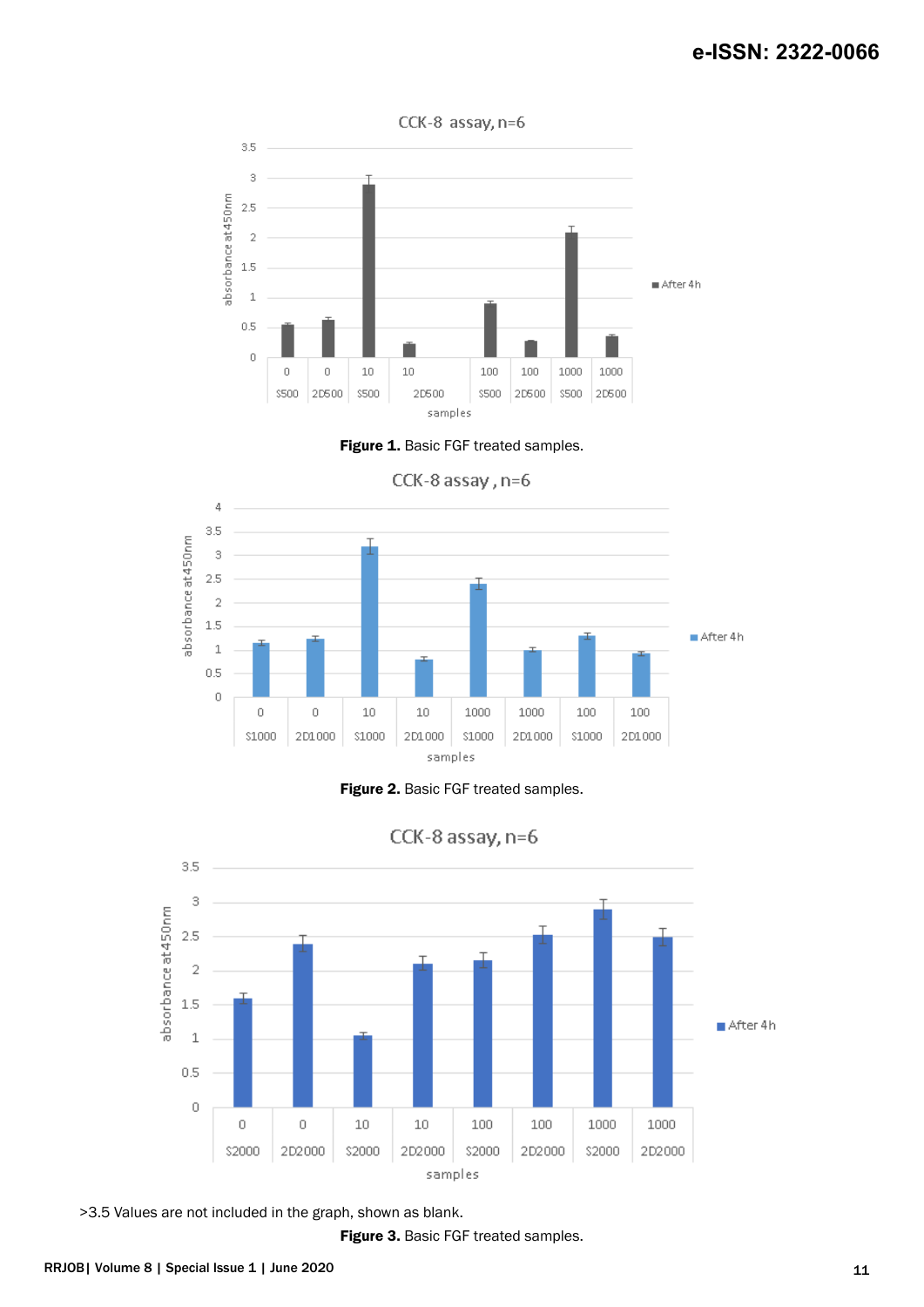

Figure 4. Basic FGF treated samples.

GDNF treated samples (Figures 5-8)

S=spheroid

2 D=monolayer culture

500, 1000,2000,4000 are no. of cells seeded.

0, 100, 200, 400 ng/ml are the doses of GDNF tested.



Figure 5.GDNF treated samples.



Figure 6. GDNF treated samples.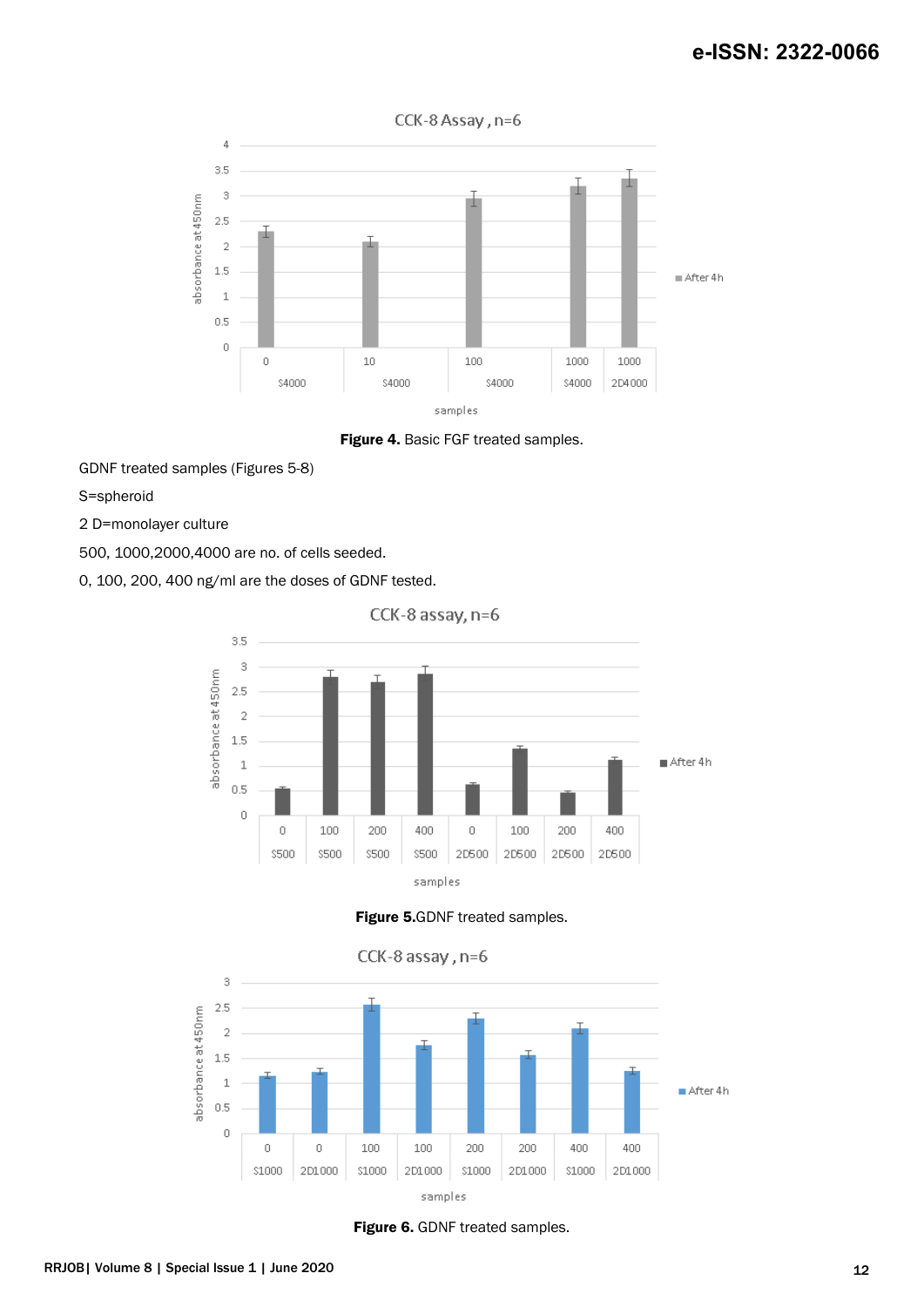#### Preparation of 2D culture samples

For the preparation of 2D culture samples, the same procedure for the preparation of spheroids was followed, except for one step, i.e. the cells were seeded without MP devices directly into the 96-well plate according to the plate design selected. The groups were 2D500, 2D1000, 2D2000, and 2D4000.

#### Treatment with bFGF

bFGF (Recombinant human FGF-basic) (154 a.a.) (Catalogue # 100-18B, Lot# 041808) was purchased from Peprotech (USA). Reconstitution was performed according to the manufacturer's instructions. On day 3 of spheroid formation, the spheroids were harvested and centrifuged at 10 Xg for 1 min at 22-23 °C. The supernatant was carefully discarded. Fresh complete medium with the respective doses of bFGF to be tested was used to resuspend the spheroids gently. Then, the spheroids were added to the respective 96-well plates and maintained in a humidified incubator at 37 °C in 5% CO<sub>2</sub> for 24 h. For 2D cultures, the medium was replaced with fresh complete medium containing the respective doses of bFGF, according to the plate design, and the culture was maintained in a humidified incubator at  $37^{\circ}$ C in 5% CO<sub>2</sub> for 24 h.

#### Treatment with GDNF

Recombinant human GDNF (Catalogue #450-10, Lot #0606B64) was purchased from Peprotech. Reconstitution was performed according to the manufacturer's instructions. On day 3 of spheroid formation, the spheroids were harvested and centrifuged at 10 Xg and 22–23°C for 1 min. The supernatant was carefully discarded. Fresh complete medium with the respective doses of GDNF to be tested was used to resuspend the spheroids gently. Then, the spheroids were added to the respective 96-well plates and maintained in a humidified incubator at 37°C in 5% CO<sub>2</sub> for 24 h. For 2D cultures, the medium was replaced with fresh complete medium containing the respective doses of GDNF according to the plate design, and the culture was maintained in a humidified incubator at  $37^{\circ}$ C in 5% CO<sub>2</sub> for 24 h.

#### Cell viability assay

The detection sensitivity of CCK-8 (WST-8) is higher than that of other tetrazolium salts such as MTT, XTT, MTS, or WST-1. Therefore, we used CCK-8 for the cell viability assay. The medium was replaced with fresh complete medium containing CCK-8 reagent (Dojindo Molecular Technologies) according to the manufacturer's protocol. The culture plates were then incubated for an hour, and the absorbance was read at 450 nm wavelength with a Bio-Rad microplate reader using the microplate manager software version 6. Pathlength correction of 100 μL was applied, and step-wise reading was performed. The absorbance was read after 4 h. As WST-8 formazan is water soluble, it does not form crystals like MTT. Therefore, after 4 h of incubation with CCK-8 solution, measurement of optical density (OD) at 450 nm correlates with the number of viable cells  $[24]$ . The cell survival rate (%) was calculated according to the following formula:

### Survival rate (%)=[Asample − Ab] / (Ac – Ab) × 100 Asample=Absorbance of the sample

Ab=absorbance of the blank

Ac=absorbance of the negative control.

### In vitro insulin secretion from 2D culture

2D cultures (2D500, 2D1000) were seeded onto a 24-well plate and maintained in a humidified incubator at 37°C in 5% CO2. After the cells reached 80%–90% confluence, they were washed with glucose-free Krebs/HEPES Ringer solution [115 mMNaCl, 24 mM NaHCO<sub>3</sub>, 5 mMKCl, 1 mM MgCl<sub>2</sub>, 2.5 mM CaCl<sub>2</sub>, and 25 mM HEPES (pH 7.4)] thrice and pre-incubated with glucose-free Krebs/HEPES Ringer solution at 37°C for 30 min. Then, the cells were incubated in Krebs/HEPES Ringer solution containing 1 mg/mL of bovine serum albumin and glucose (normoglycaemic, hypoglycaemic, and hyperglycaemic conditions) for 1 h. An aliquot (100 μL) of the supernatant was collected for ELISA. The amount of insulin released was measured with a mouse insulin ELISA kit (Mercodia Mouse Insulin ELISA kit, 10-1247-01, Lot no. 27936). The results are expressed in picomoles as the means  $\pm$  SEM of at least two independent experiments (Figures 7-10).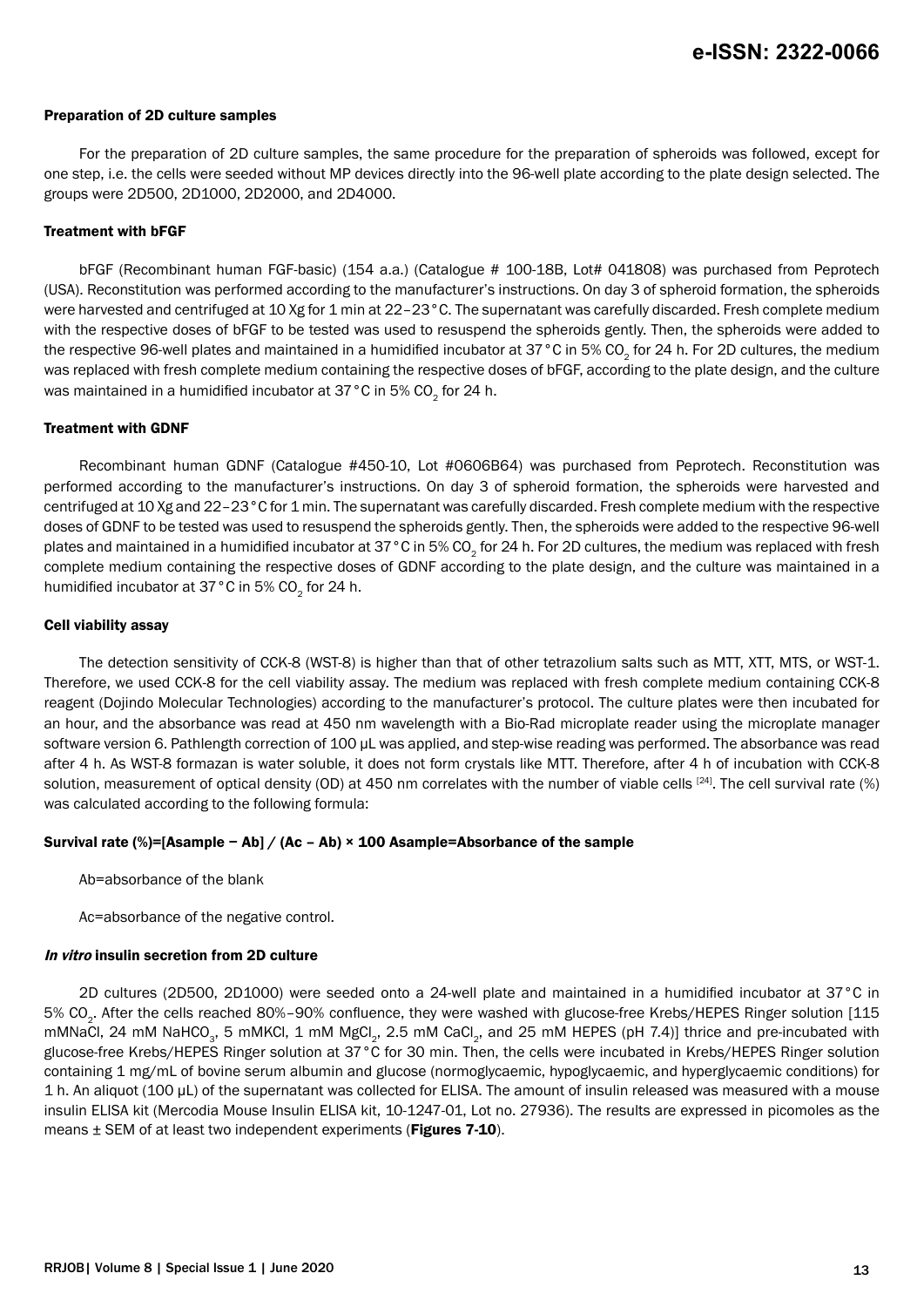









Figure 9. In basic FGF treated samples, this is how the survival rate looks like comparing 2 D and 3 D cultures.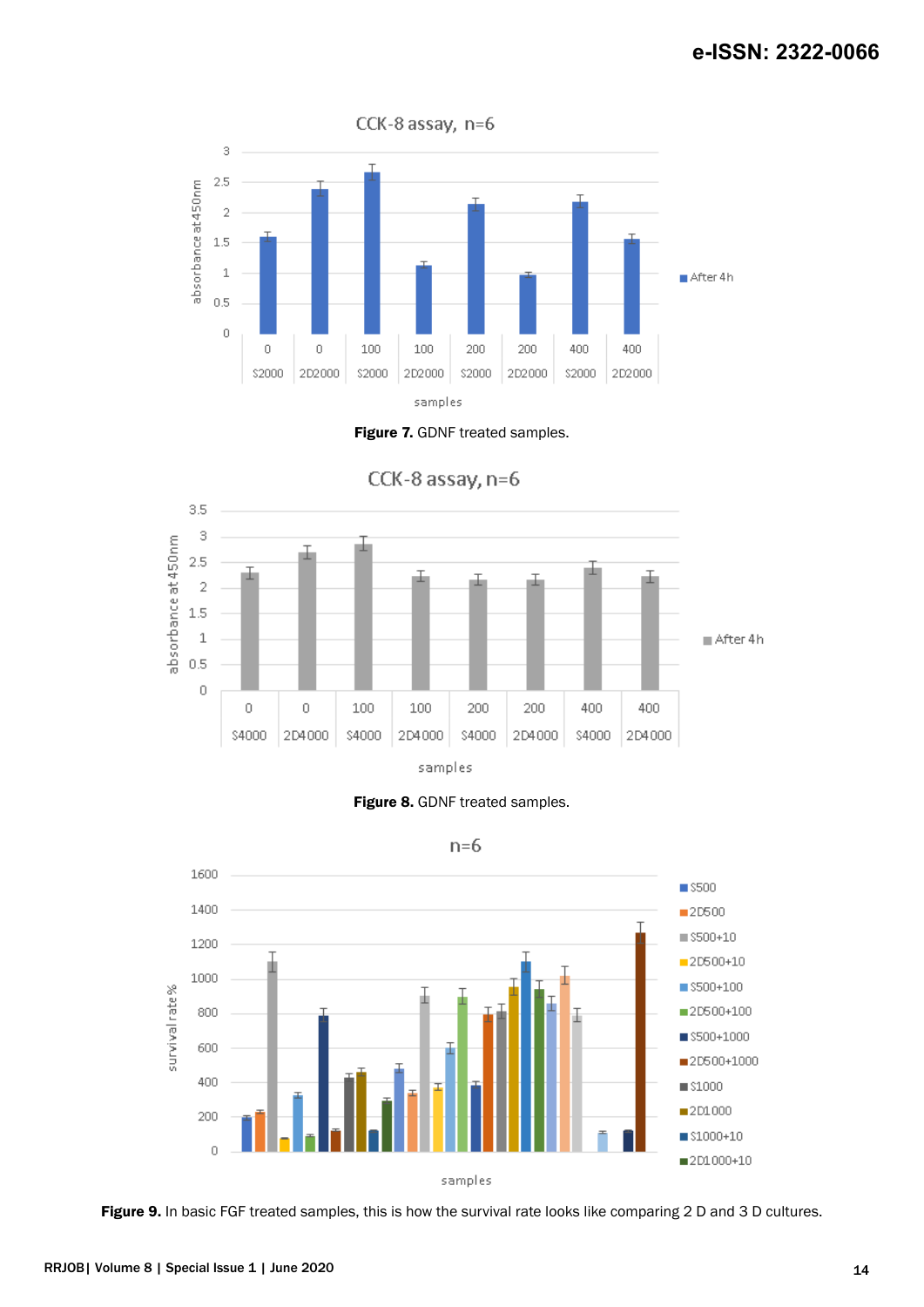



#### In vitro insulin secretion from spheroids

The spheroids were harvested, and 20  $\pm$  2 spheroids were placed in 24-well plates and allowed to attach. Then, they were washed with glucose-free Krebs/HEPES Ringer solution thrice and pre-incubated with glucose-free Krebs/HEPES Ringer solution at 37°C for 30 min. Next, the cells were incubated in Krebs/HEPES Ringer solution containing 1 mg/mL of bovine serum albumin and glucose (3.37, and 16.7 mM) for 1 h. An aliquot of the supernatant was collected for ELISA. The amount of insulin released was measured with Mercodia Mouse Insulin ELISA kit). The results are expressed in picomoles as the means ± SEM of at least two independent experiments.

#### Statistical analysis

All data expressed as mean ± SEM. One-way ANOVA was used to determine statistical significance. Differences were considered significant at P<0.05.

## **RESULTS**

Spheroids seeded at 500 and 1000 cells/spheroid showed improved cell proliferation when treated with 10 ng/mL bFGF. However, this same dose of bFGF showed cytotoxic effects on 2D500 and 2D1000 culture (i.e., the monolayer culture seeded at 500 cells/well and 1000 cells/well on a 96-well plate). Higher doses of bFGF (100 and 1000 ng/mL) showed cytotoxic effects on S500 spheroids but improved cell proliferation in S1000 spheroids. Cell survival rate (%) was high in S500 and S1000 groups treated with 10 ng/mL of bFGF. S1000 group treated with 1000 ng/mL bFGF showed higher cell survival rate than the 2D cultures. The insulin secretion function was maintained in the S500, S1000, 2D500, and 2D1000 groups treated with different doses of bFGF, with no or minimal significant difference from the non-treated groups. The highest cell proliferation in S2000 group was observed when treated with 1000 ng/mL of bFGF. S4000 showed high cell proliferation when treated with 1000 ng/mL of bFGF. 2D4000 treated with 1000 ng/mL of bFGF showed even higher cell proliferation. Insulin secretion function was maintained in all the groups, but no significant increase in insulin secretion was observed. This indicates that bFGF significantly contributes toward cell viability, cell proliferation, and cell survival in β-cell spheroids but does not play a significant role in the insulin secretion function of β-cell spheroids.

S500 spheroids treated with GDNF showed high cell proliferation at all doses of GDNF. 2D500 cultures showed slight improvement in cell proliferation at 100 and 400 ng/mL but did not show any significant improvement in cell proliferation at 200 ng/mL of GDNF. The S1000 group showed the highest proliferation at 100 ng/mL of GDNF. In the 2D1000 culture group, the highest proliferation was observed at 100 ng/mL. In the S2000 and S4000 groups, treatment with 100 ng/mL of GDNF showed the maximum proliferation. However, no significant proliferation was observed in the 2D2000 and 2D4000 groups treated with any dose of GDNF. All the spheroid groups showed the highest cell survival rate when treated with 100 ng/mL of GDNF, while the 2D culture groups failed to show significant improvement in cell survival rate. The S500 group treated with GDNF did not show improvement in insulin secretion, but the S1000 group maintained the insulin secretion function in hypoglycaemic, normoglycaemic, and hyperglycaemic conditions *in vitro*. No significant increase in insulin secretion function was observed in any group. 2D cultures showed higher insulin secretion than the spheroid culture groups.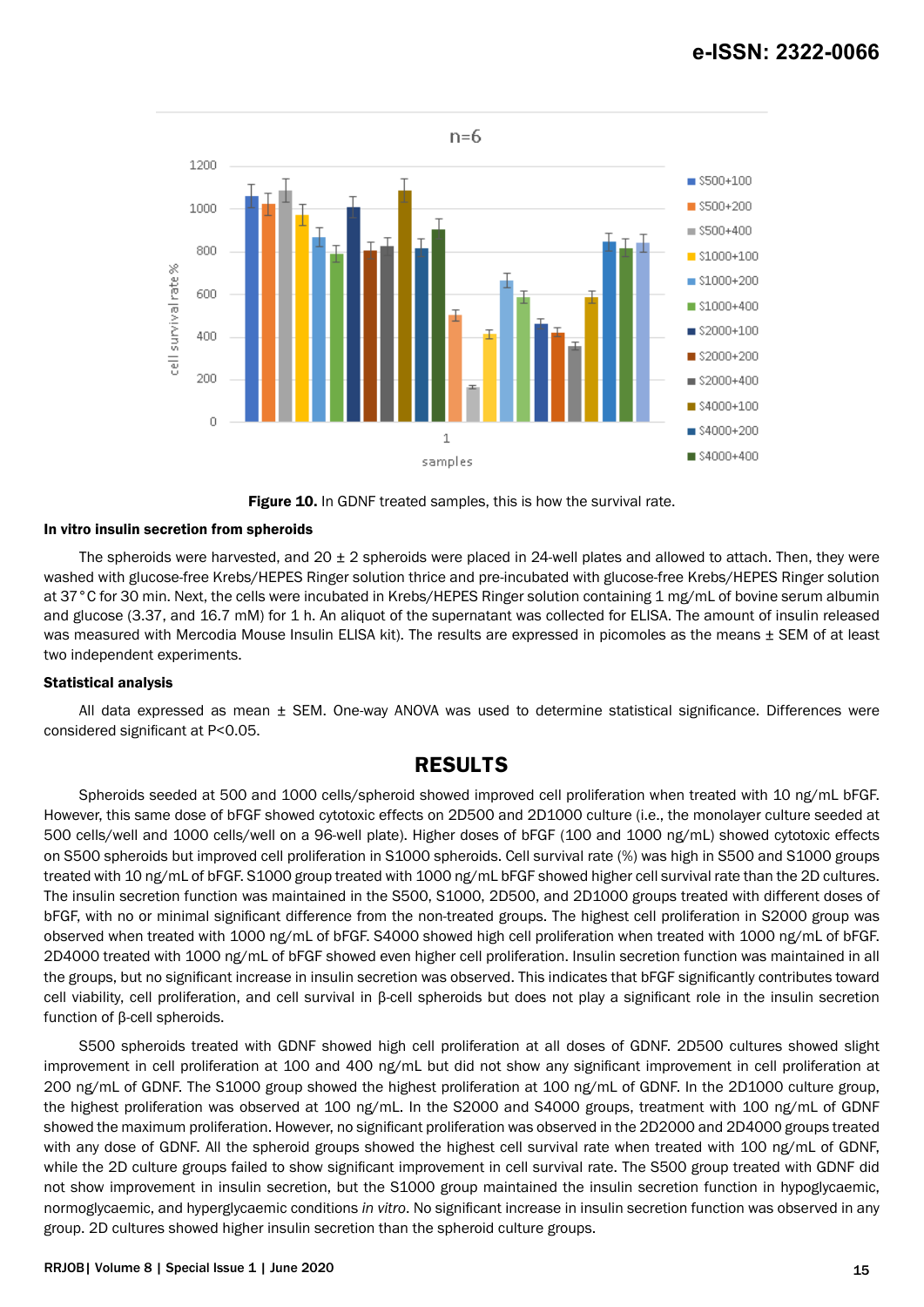## **DISCUSSION**

The advantages of 2D culture models lie in their low-cost maintenance and performance of functional tests. But the disadvantages are also varied. It is now well-known that cell-cell interactions and cell-extracellular interactions are not accurately represented in a 2D models and that these interactions are crucial for cell differentiation, proliferation, viability, drug metabolism and responsiveness to stimuli.

When isolated from the source of origin and transferred to a 2Denvironment, cellular morphology undergo alteration an so does the mode of cell division. There is a loss of diverse phenotype. These changes affect the function, organization of structures inside the cell, secretion and cell signaling. Loss of polarity changes the response of those cells to phenomenon like apoptosis, etc.Also, cells in a monolayer are exposed unlimitedly to the ingredients of the medium. Although *in vivo*, the tissues are least likely to be exposed to the nutrients in this manner.The concept of 3D models was built to culture the cells from the donor's tissues in multicellular three-dimensional structures that would imitate the architecture of the parental tissue more accurately. This model ensures an improved cell-cell as well as cell-extracellular environment interaction. The morphology, polarity and cellular topology is maintained in such models.

Spheroids are scaffold-free based 3D cultures with a variety of properties like a gradient for efficient diffusion of growth factor, etc. the size of the spheroid depend on the number of cells seeded and can be increased to a size where they show oxygen and nutrient gradients similar to target tissues. Spheroids can easily be analyzed by imaging using light fluorescence and confocal microscopy. The problem of low reproducibility in 3D culture was solved by Vinci et al., where they created one spheroid per well in a 96 well ultra-low attachment plate [REF]

In this study, using the device developed by our lab, we are able to create  $10 \pm 2$  spheroids per well in 96 well ultra-low attachment plates, which contributes to cost-reduction and improved reproducibility. 3D models, due to their ability to mimic native tissue environment, are now gaining popularity in drug discovery studies. A multitude of studies have consistently indicated that gene expression profiles, cellular phenotypes, differentiation capabilities, and functionalities are affected by tissue architecture. Thus, the drug evaluation process will benefit immensely from the accurate predictions of cellular responses displayed by 3D-engineered tissue models when exposed to drugs of interest *in vitro* [21]. Cells in monolayer are equally exposed to the growth factors in the medium, but in the spheroids, the growth factors may not be able to reach the cells near the core. Moreover, cells in monolayer tend to be in the same stage of cell cycle whereas in the spheroids, some cells may be in the proliferating stage, some may be quiescent, some necrotic or hypoxic. In the 3D spheroids, cells seem to show more resistance to the drug, but these models better predict the *in vivo* drug response.

The present study was conducted to determine the effects of bFGF and GDNF on the survival rate, proliferation, and insulin secretion function of pancreatic β-cell spheroids treated with different doses of these growth factors *in vitro*. These results were also compared between 2D and 3D cultures.

By inducing the synthesis of proteinases, FGF-2 promotes angiogenesis [9], endothelial cell migration and DNA synthesis [10], and *in vitro* capillary tube differentiation [11]. In this study it was found that FGF-2 increased the proliferation, viability, and insulin secretion function of pancreatic β-cells. But 2D cultures show cytotoxic effects to doses which otherwise show positive results on the 3D cultures.The overexpression of GDNF in glial cells increases β-cell survival and improves glucose tolerance in transgenic mice <sup>[12,15-18]</sup>. GDNF has shown improved post-transplantation graft function in human islet grafts. It has shown potential to treat Parkinson's disease before. GDNF produced in the pancreas acts as a neurotrophic factor for gut-resident neural progenitor cells. It may be a therapeutic target for increasing β-cell mass. Despite GDNF's beneficial role in pancreatic development, its potential in the regeneration of β-cells has not yet been explored.

## **CONCLUSION**

While this study demonstrates the usefulness of FGF-2 and GDNF in type 1 diabetes mellitus treatment, further detailed *in vivo* studies are necessary to validate these findings. 2D cultures do not accurately replicate the *in vivo* situation. Consequently, we observed an inconsistency between the results obtained from 2D cultures and 3D cultures. 2D and 3D cell culture models are copiously used in the field of pharmaceutical research and development. Despite its limitations, 2D cultures are still in practice worldwide but are recently being considered as inaccurate and unreliable models.

3D cell cultures promise to bridge the gap between traditional 2D culture and *in vivo* animal models. However, an ideal 3D model still does not exist. In this study the WST-8 assay showed different findings for the proliferation of cells in the two different types of cultures and the results obtained on the 3D cultures were closer to the expected *in vivo* cellular response. This study proves that 3D models have more potential in the study of new biomarkers and new treatment strategies leading us to an ultimate aim of personalized medicine. Further studies can improve the reproducibility, high throughput analysis and compatibility to demonstrate uniformly standardized and validated 3D models, that will help identify relevant efficacy and toxicity data in drug discovery.